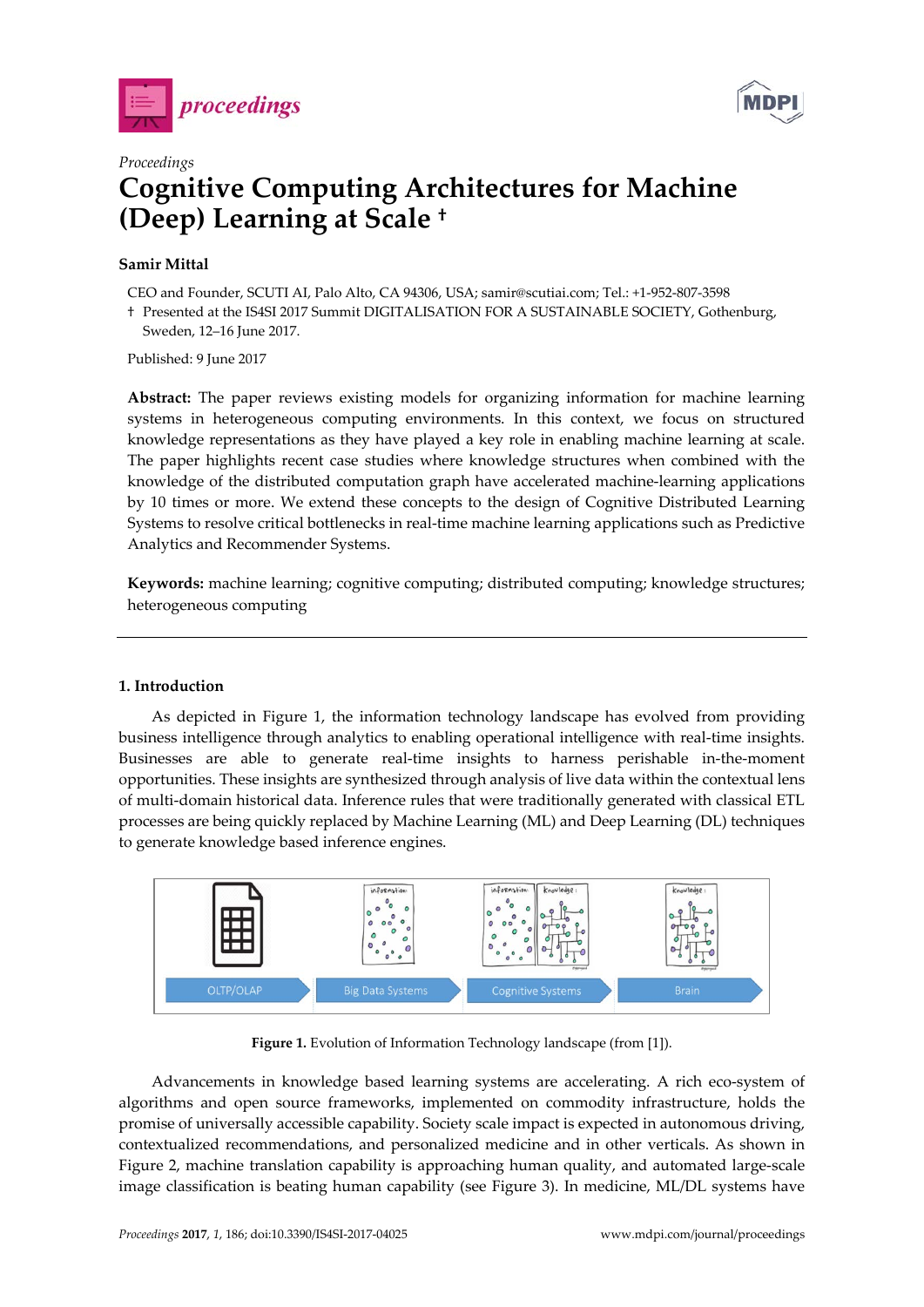started to outperform doctors in detecting breast cancer in radiology images [2] It is the dawn of the golden age of data, and we have only begun to unlock key capabilities through learning structures.



**Figure 2.** DL/ML language translation capability [3].



**Figure 3.** Automated image classification [4].

## **2. Challenges with Machine Learning**

Building machine learning systems is hard. The most visible and the best success stories require 100's if not 1000's of engineers. The prediction accuracy of learning systems improves with more data and larger models. Computation requirements grow non-linearly with the complexity of the task at hand (Figure 4). This creates acute challenges relating to data dimensionality, complex model development, slow experiments, and scalability of production deployments.



**Figure 4.** Computational requirements for scale-out learning (from [5]).

The data and the computation pipelines in DL/ML systems are complex. As explained in a recent paper [6], DL/ML code comprises only 10% of real world ML systems. The bulk of the effort is consumed in infrastructure and data management (Figure 5). Automating much of this pipeline has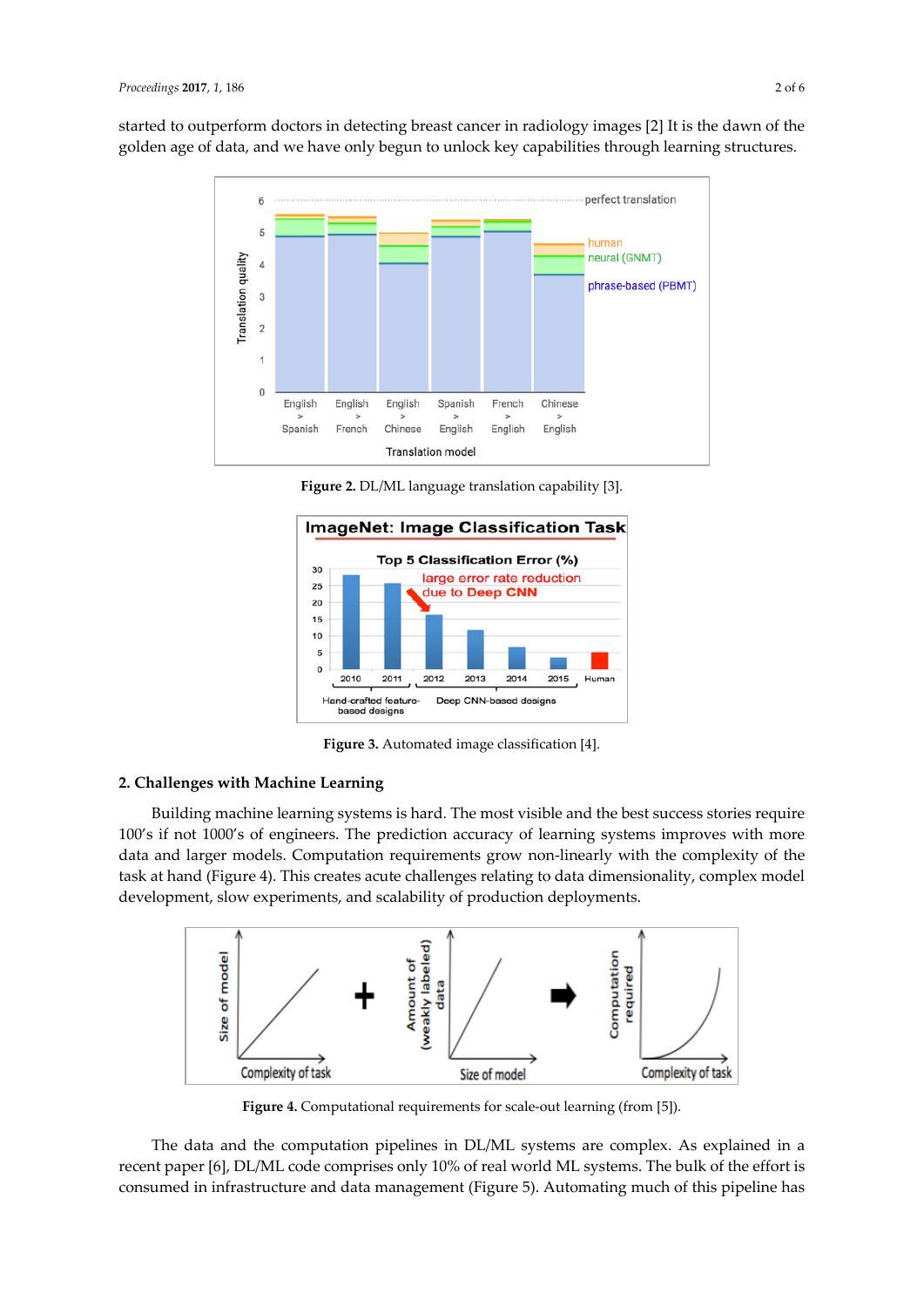become a focus of recent research activity, so as to make ML/DL systems universally accessible, and refocus the activities of the domain expert in building production quality systems [7].

Training ML/DL systems are compute intensive tasks, where models can take exaflops to compute while processing and generating petabytes of input and intermediate data. The compute complexity is high; medium sized experiments and popular benchmarks can take days to run [8], severely compromising the productivity of the data scientist. Distributed scaling stalls only after a dozen nodes due to locking, messaging, synchronization and data locality issues. The rate of data avalanche is beating the growth rates from Moore's law, resulting in diminished economic returns at scale (Figures 6 and 7).



**Figure 5.** The hidden technical debt in machine learning systems (adapted from [6]).



**Figure 6.** Diminishing economic value of data with scale.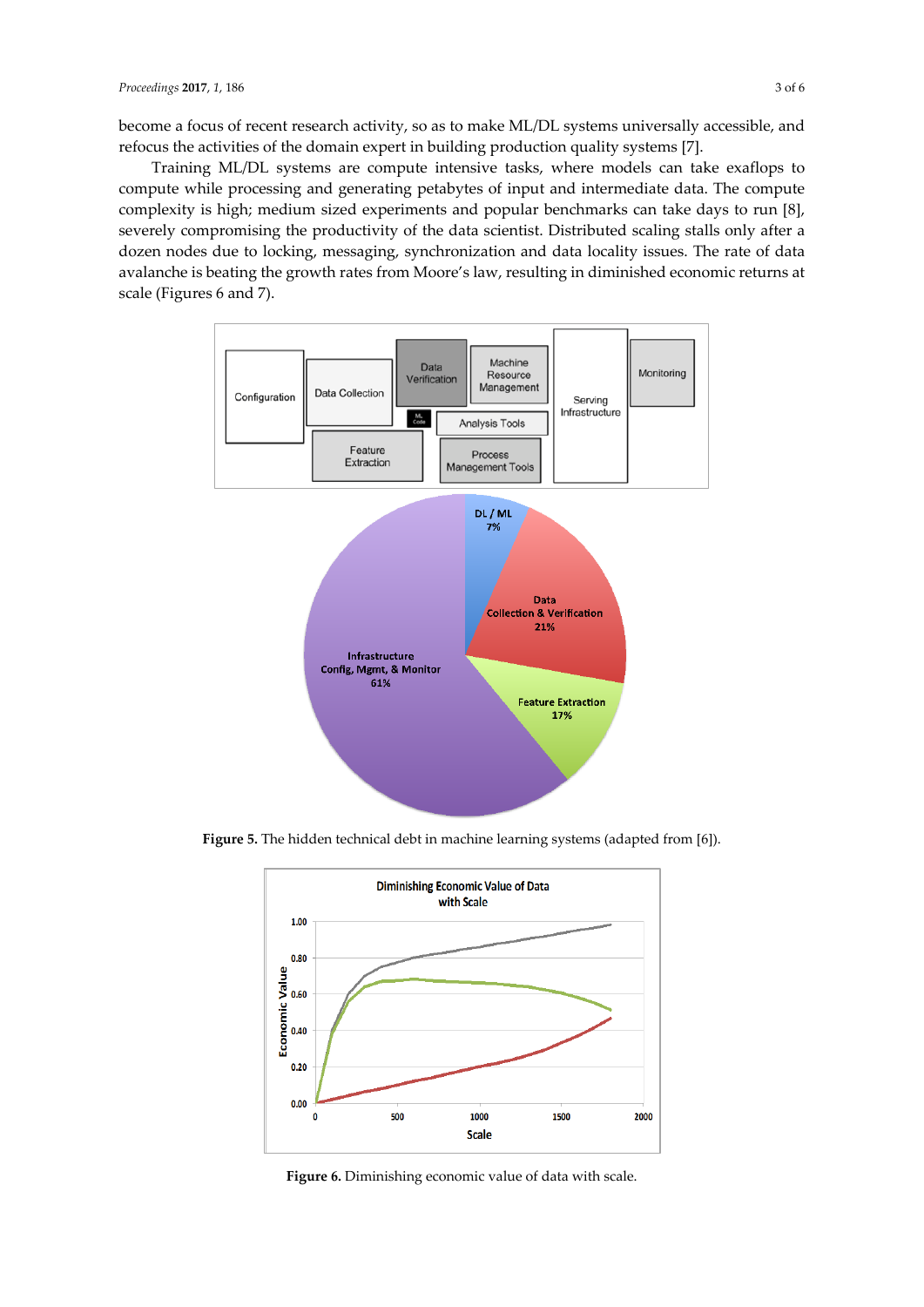

Locking, Messaging & Synchronization bottlenecks exacerbated due to model partitioning issues



Computational complexity results in poor data locality, challenging storage

**Figure 7.** Key issues in infra management.

### **3. Cognitive Computing Stack**

To address the issues highlighted above, recent research has turned to self-managing, self-aware models of computing [9]. The idea is to enable autonomic management of the compute infrastructure to the application intent with regards to application performance and data security. Policies defining resource, workload and computation process rules regulate application performance (Figure 8). This strategy promises exciting and new results in the following areas [10]:

- **Separation of Concerns and Information hiding**: Infrastructure and process optimization concerns are separated from application logic to hide complexity that allows domain experts to re-focus on ML/DL breakthroughs.
- **Autonomic scaling:** Provides features that economize scaling, and allow applications to achieve high performance without human engineering. It extracts the best performance of many-core systems, while optimizing for reliability and data movement—the primary impediments in designing scale-out DL/ML systems.
- **Ability to handle complexity with scale:** The system can accumulate knowledge and act on it to adaptively tune its behavior to robustly achieve desired goals within the performance, power, and resilience envelopes specified in the policy framework.
- **Computation resiliency and trusted results:** Improve the resiliency of data, applications, software, and hardware systems, as well as the trustworthiness of the results produced through in-situ fault detection, fault prediction and trust verification mechanisms.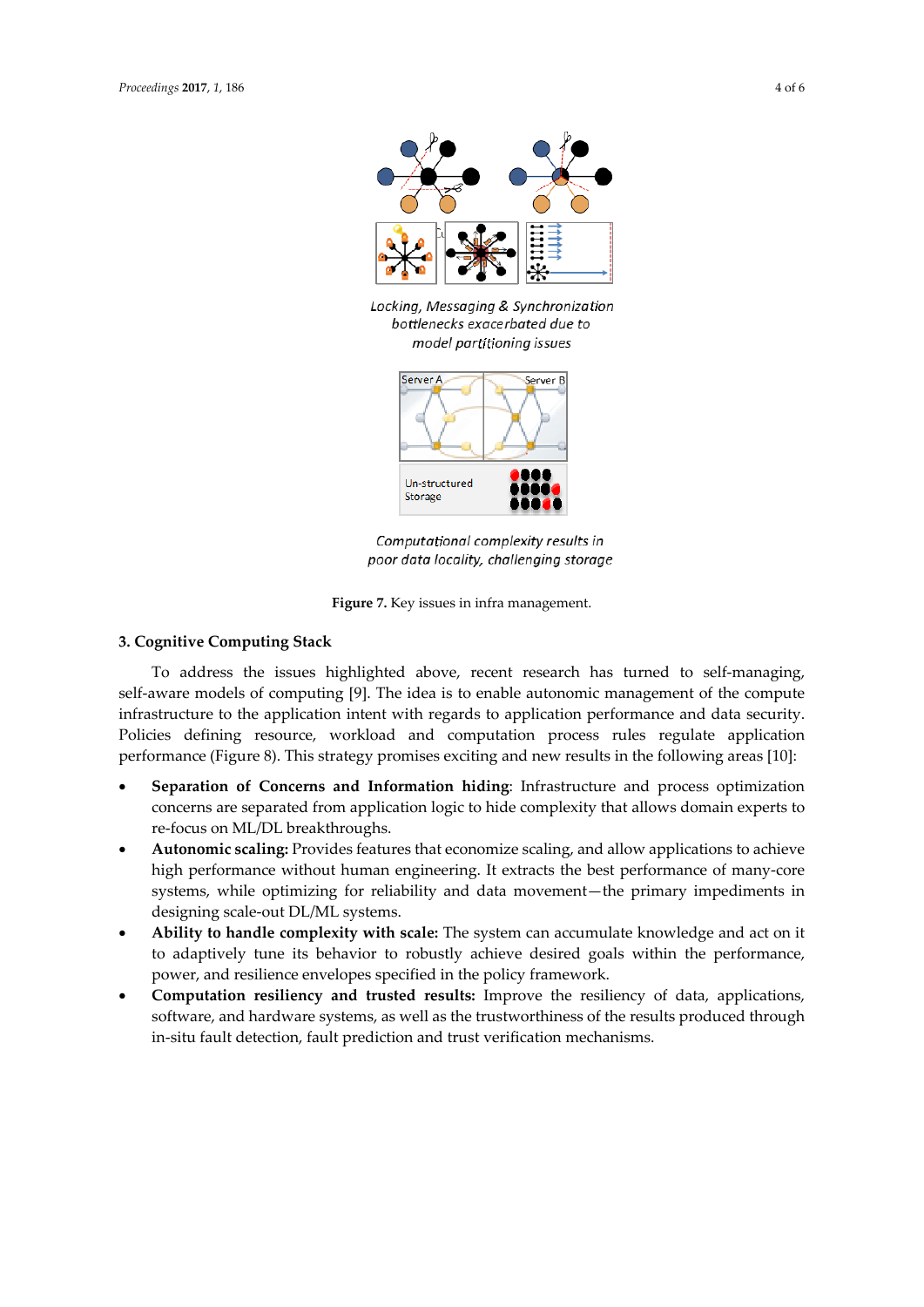

**Figure 8.** Cognitive distributed computing model by Dr. Rao Mikkilineni [11].

**Conflicts of Interest:** The authors declare no conflicts of interest.

#### **References**

- 1. Storage Implications of Cognitive Computing. Available online: [http://www.snia.org/sites/default/](http://www.snia.org/sites/default/files/DSI/2016/presentations/gen_sessions/BalintFleischer-JianLI_Storage_Implications_Cognitive_Computing_1-04.pdf) [files/DSI/2016/presentations/gen\\_sessions/BalintFleischer-JianLI\\_Storage\\_Implications\\_Cognitive\\_Comp](http://www.snia.org/sites/default/files/DSI/2016/presentations/gen_sessions/BalintFleischer-JianLI_Storage_Implications_Cognitive_Computing_1-04.pdf) [uting\\_1-04.pdf](http://www.snia.org/sites/default/files/DSI/2016/presentations/gen_sessions/BalintFleischer-JianLI_Storage_Implications_Cognitive_Computing_1-04.pdf) (accessed on 6 July 2017).
- 2. Liu, Y.; [Gadepalli,](https://arxiv.org/find/cs/1/au:+Gadepalli_K/0/1/0/all/0/1) K.; [Norouzi,](https://arxiv.org/find/cs/1/au:+Norouzi_M/0/1/0/all/0/1) M.; [Dahl,](https://arxiv.org/find/cs/1/au:+Dahl_G/0/1/0/all/0/1) G.E.; [Kohlberger,](https://arxiv.org/find/cs/1/au:+Kohlberger_T/0/1/0/all/0/1) T.[; Boyko,](https://arxiv.org/find/cs/1/au:+Boyko_A/0/1/0/all/0/1) A.; [Venugopalan,](https://arxiv.org/find/cs/1/au:+Venugopalan_S/0/1/0/all/0/1) S.; [Timofeev,](https://arxiv.org/find/cs/1/au:+Timofeev_A/0/1/0/all/0/1) A.; [Nelson,](https://arxiv.org/find/cs/1/au:+Nelson_P/0/1/0/all/0/1) P.Q.; [Corrado,](https://arxiv.org/find/cs/1/au:+Corrado_G/0/1/0/all/0/1) G.S.; et al. Detecting Cancer Metastases on Gigapixel Pathology Images. *arXiv* **2017**, arXiv:1703.02442.
- 3. A Neural Network for Machine Translation, at Production Scale. Available online: <https://research.googleblog.com/2016/09/a-neural-network-for-machine.html> (accessed on 6 July 2017).
- 4. Russakovsky, O.; Deng, J.; Su, H.; Krause, J.; Satheesh, S.; Ma, S.; Huang, Z.; Karpathy, A.; Khosla, A.; Bernstein, M.; et al. Imagenet large scale visual recognition challenge. *Int. J. Comput. Vis.* **2015**, *115*, 211–252.
- 5. Chilimbi, T.M.; Suzue, Y.; Apacible, J.; Kalyanaraman, K. Project Adam: Building an Efficient and Scalable Deep Learning Training System. In Proceedings of the 11th Usenix Conference on Operating Systems Design and Implementatio (OSDI), Broomfield, CO, USA, 6–8 October 2014; Volume 14.
- 6. Sculley, D.; Hold, G.; Golovin, D.; Davydov, E.; Phillips, H.; [Ebner,](http://dl.acm.org/author_page.cfm?id=81337488934&coll=DL&dl=ACM&trk=0&cfid=956080009&cftoken=79363873) D.[; Chaudhary,](http://dl.acm.org/author_page.cfm?id=99659047724&coll=DL&dl=ACM&trk=0&cfid=956080009&cftoken=79363873) V.[; Young,](http://dl.acm.org/author_page.cfm?id=82658700357&coll=DL&dl=ACM&trk=0&cfid=956080009&cftoken=79363873) M.; Crespo**,** J.F.; [Dennison,](http://dl.acm.org/author_page.cfm?id=99659048792&coll=DL&dl=ACM&trk=0&cfid=956080009&cftoken=79363873) D. Hidden technical debt in machine learning systems. In Proceedings of the 28th International Conference on Neural Information Processing Systems, Montreal, QC, Canada, 7–12 December 2015; pp. 2503–2511.
- 7. Palkar, S.; Thomas, J.J.; Shanbhag, A.; Narayanan, D.; Pirk, H.; Schwarzkopf, M.; Amarasinghe, S.; Zaharia, M. Weld: A common runtime for high performance data analytics. In Proceedings of the Conference on Innovative Data Systems Research (CIDR), Chaminade, CA, USA, 8–11 January 2017.
- 8. Keuper, J.; Preundt, F.-J. Distributed training of deep neural networks: Theoretical and practical limits of parallel scalability. In Proceedings of the Workshop on Machine Learning in High Performance Computing Environments, Salt Lake City, UT, USA, 13–18 November 2016.
- 9. Mikkilineni, R.; Comparini, A.; Morana, G. The Turing O-Machine and the DIME Network Architecture: Injecting the Architectural Resiliency into Distributed Computing. In Proceedings of the [Turing-100—The](http://www.pubzone.org/pages/publications/showVenue.do?venueId=60665)  [Alan Turing Centenary,](http://www.pubzone.org/pages/publications/showVenue.do?venueId=60665) Manchester, UK, 22–25 June 2012.